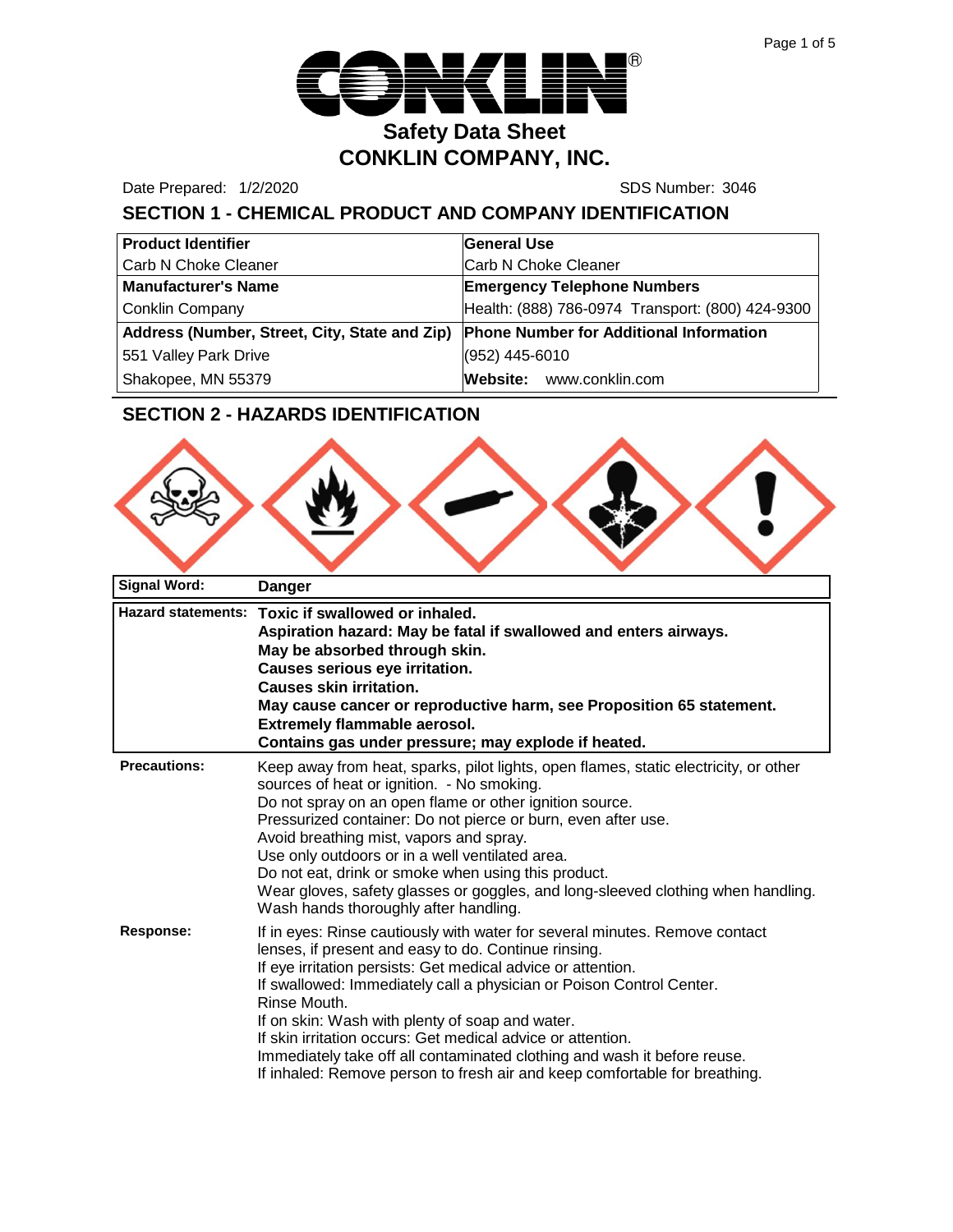#### **Potential Health Effects, Based on Individual Components (May Vary Among Individuals)**

| Eye:       | Will cause eye irritation. Compressed liquid may cause freeze-burns.                                                                                                                                                                                 |
|------------|------------------------------------------------------------------------------------------------------------------------------------------------------------------------------------------------------------------------------------------------------|
| Skin:      | INJECTION INJURY WARNING: Injection into or under the skin, or into any<br>part of the body, of oils, greases, or other petroleum products can have serious<br>health consequences. See Section 4 - First Aid Measures for important<br>information. |
| Ingestion: | May cause moderate irritation to mouth, throat, and stomach, along with<br>nausea and vomiting. May cause central nervous system depression. May be<br>harmful if swallowed.                                                                         |

**Inhalation:** May cause moderate to severe irritation to respiratory tract (mouth, nose, throat and lungs), and result in coughing, wheezing, and impaired pulmonary function.

Causes damage to Blood, Cardiovascular System, Central Nervous System, Digestive System, Eyes, Gastrointestinal Tract, Gingival Tissue, Heart, Kidneys, Liver, Lungs, Reproductive System, Respiratory System, Skeleton, Skin, and Spleen through prolonged or repeated exposure.

#### **Medical conditions aggravated by exposure:**

Chronic health effects are not expected if proper personal safety and hygiene is observed. Preexisting skin disorders may be aggravated by repeated or prolonged exposure to this product.

Note: CNS (Central Nervous System) depression symptoms include fatigue, dizziness, loss of concentration, behavioral changes, collapse, coma, and death in cases of severe overexposure.

**Chronic effect** Prolonged or repeated exposure may cause dermatitis, a defatting and drying of skin. May aggravate existing dermatitis.

Carcinogenicity: Contains Ethylbenzene (IARC-2B); Toluene.

IARC-2B = The chemical is possibly carcinogenic to humans.

See Section 15 for California Proposition 65 information.

#### **SECTION 3 - COMPOSITION/INFORMATION ON INGREDIENTS**

| <b>CAS Number</b> | Percent by Weight |
|-------------------|-------------------|
| 67-64-1           | 50% to 60%        |
| 108-88-3          | 20% to 30%        |
| 1330-20-7         | 5% to 10%         |
| 64-17-5           | 5% to 10%         |
| 124-38-9          | 1% to 5%          |
| 100-41-4          | 0.1% to 1.0%      |
|                   |                   |

See Section 8 for exposure guidelines.

## **SECTION 4 - FIRST AID MEASURES**

**EYES:** Quickly and gently blot or brush chemical off the face. Immediately flush the contaminated eye(s) with clean, lukewarm, gently flowing water for 15-20 minutes, while holding the eyelid(s) open. If a contact lens is present, DO NOT delay irrigation or attempt to remove the lens until after flushing is complete. Take care not to rinse contaminated water into the unaffected eye or onto the face. Immediately obtain medical attention.

**SKIN:** No health effects expected. If irritation does occur, flush with lukewarm water, gently flowing water for 5 minutes. If irritation persists, obtain medical advice.

**INGESTION:** Never give anything by mouth to a victim who is rapidly losing consciousness, is unconscious, or is convulsing. Have victim rinse mouth thoroughly with water. Do NOT induce vomiting. Have victim drink a glass of water (2 to 8 ounces or 60 to 240 mL). Immediately obtain medical attention.

**INHALATION:** This product is (extremely) flammable. Take proper precautions (e.g. remove any sources of ignition). Remove source of contamination or move victim to fresh air. Obtain medical advice.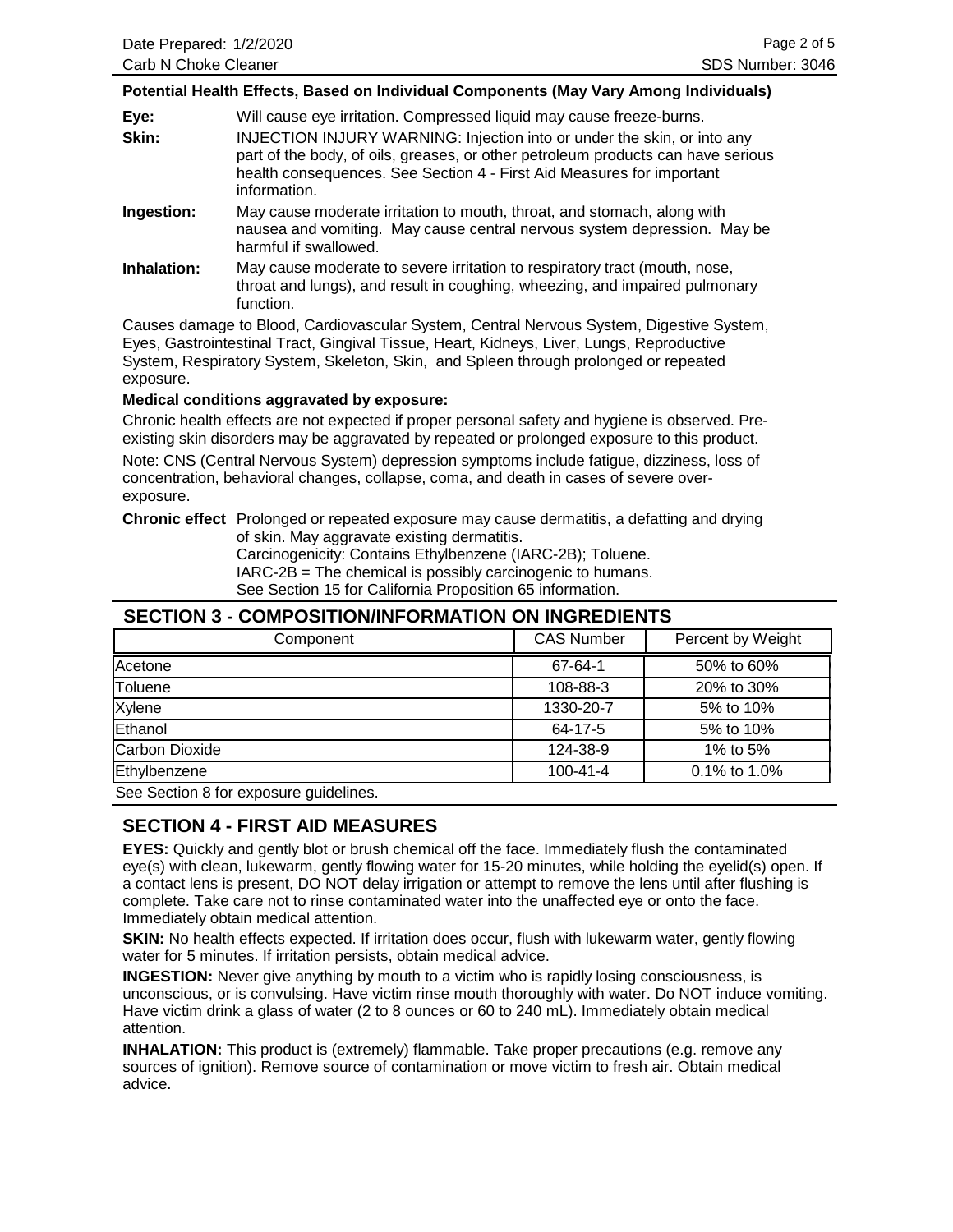# **SECTION 5 - FIRE FIGHTING MEASURES**

**FLASH POINT:** -17 °C

#### **EXINGUISHING MEDIA:** Foam, dry chemical, CO2.

**SPECIAL FIRE FIGHTING PROCEDURES:** Aerosol containers may explode when heated. Limit use of water spray to cool containers and to protect personnel. Water may not be effective to extinguish a fire involving this material. Vapors are heavier than air and may be ignited after traveling considerable distances, causing flashback or explosion.Firefighters should use approved self-contained breathing apparatus and full turn-out (Bunker) gear when fighting fires involving chemicals, to protect against possible toxic fumes or vapors. Cool and use caution when approaching fire-exposed containers.

# **SECTION 6 - ACCIDENTAL RELEASE MEASURES**

**SPILL OR LEAK PROCEDURE:** Use personal protection recommended in Section 8. Remove all sources of ignition, including sparks and static electricity. Use non-sparking, explosion-proof tools and equipment. Do not vacuum. Ventilate area thoroughly. Stay upwind. Isolate area from unprotected personnel. Dike to prevent spill from spreading. Collect with compatible absorbent material and place in metal container with tight fitting cover. Floor may be slippery - use care and clean thoroughly. Keep out of sewer, septic system, ground water, and open waters. Notify federal, state and local authorities, as applicable.

#### **SECTION 7 - HANDLING AND STORAGE**

**STORAGE TEMPERATURE:** < 50 °C (122 °F)

HANDLING AND STORAGE PRECAUTIONS: Use personal protection recommended in Section 8. Do not cut, weld, drill, or otherwise expose empty or full containers to heat, sparks, pilot lights, open flames, static electricity, or other sources of heat or ignition. Open containers slowly in case of pressure accumulation. Bond and ground containers and equipment during transfer. Vapors are/may be heavier than air and may cause ignition away from storage or handling location. Use non-sparking tools. Protect from direct sunlight. Store in dry, cool, ventilated area in tightly closed containers out of the reach of children. Do not store on side. Avoid creasing or impacting container sidewalls. Empty containers may be hazardous. Do not eat, drink, or smoke in chemical use or storage areas. Wash hands after handling and before eating, drinking, or smoking. Do not rub eyes with soiled hands. See Section 10 for metals or other materials to avoid.

## **SECTION 8 - PERSONAL PROTECTION/EXPOSURE CONTROLS**

**ENGINEERING CONTROLS:** Provide sufficient general and local explosion-proof exhaust ventilation to maintain safe exposure levels. Take measures to minimize exposure. Provide a source of clean water for flushing eyes and skin.

**EYE PROTECTION REQUIREMENTS:** Use ANSI-approved eye protection (e.g. safety glasses, goggles), as required by work conditions.

**SKIN PROTECTION REQUIREMENTS:** Use chemical and liquid-resistant gloves, clothing, and boots to prevent skin contact, as required by work conditions. Launder clothing before reuse.

**RESPIRATORY PROTECTION:** To protect against inhalation, a NIOSH-approved air-purifying respirator with organic vapor cartridges may be permissible.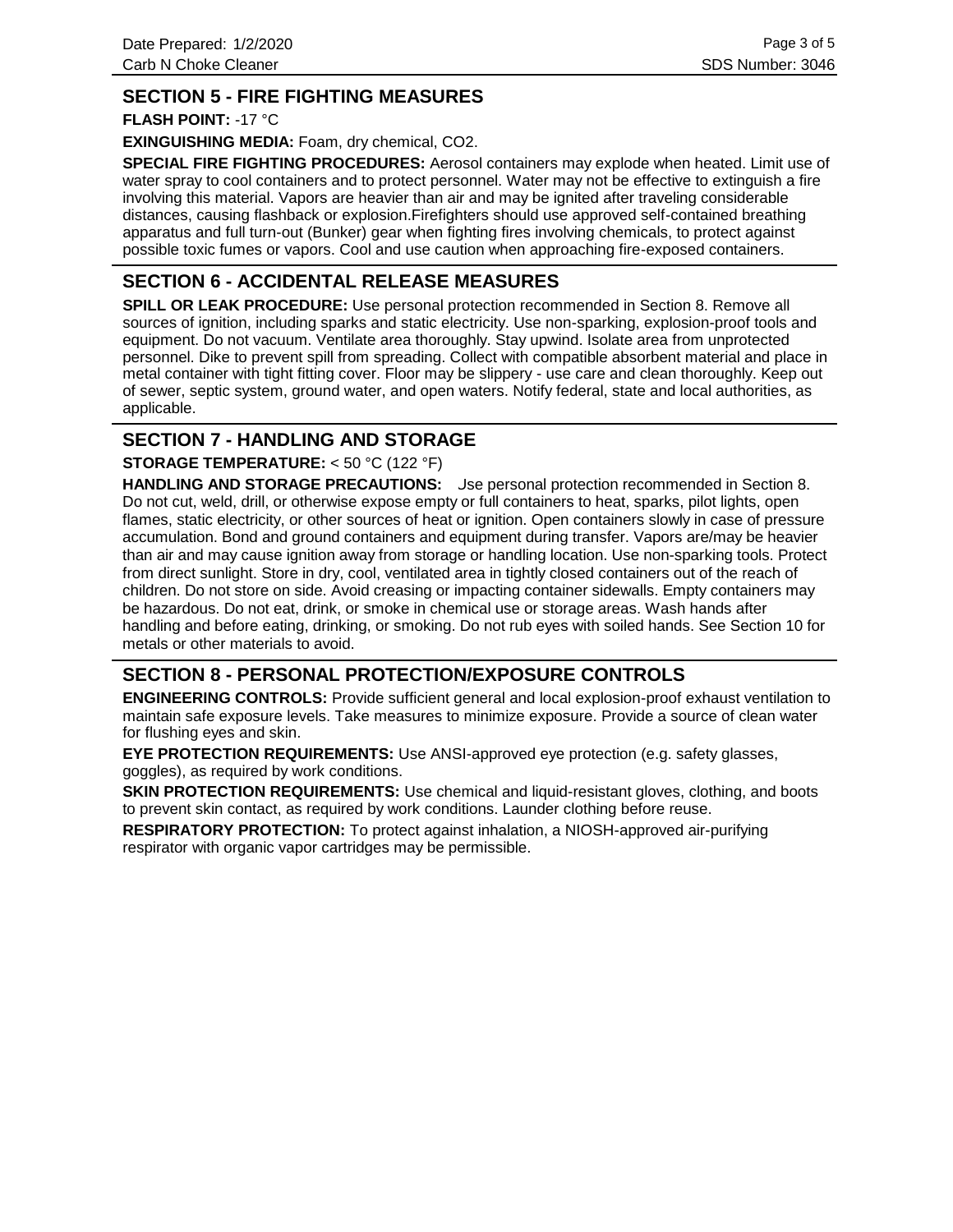## **AIRBORNE EXPOSURE LIMITS**

| <b>OSHA</b><br><b>PEL/TWA</b>                                        | <b>ACGIH</b><br><b>TLV/TWA</b> | <b>STEL</b>                        |
|----------------------------------------------------------------------|--------------------------------|------------------------------------|
| 750 ppm (1800 mg/m <sup>3</sup> )                                    | TWA: 500 ppm                   | 1000 ppm (2400 mg/m <sup>3</sup> ) |
| TWA 200 ppm<br>$(c)$ 300 ppm<br>500 ppm (10-minute)<br>maximum peak) | TWA 50 ppm                     | $150$ ppm                          |
| TWA 1000 ppm (1900<br>mg/m <sup>3</sup>                              |                                |                                    |
| TWA 100 ppm (435 mg/m <sup>3</sup> )                                 |                                |                                    |
| TWA 100 ppm (435 mg/m <sup>3</sup> )                                 |                                |                                    |
|                                                                      |                                |                                    |

Definitions:

| <b>PEL</b> | = Permissible Exposure Limit |
|------------|------------------------------|
| $-1$       |                              |

- Threshold Limit Value = TLV
- TWA = Time-weighted average (8 hour day)
- STEL = Short term exposure limit (15 minutes), no more than 60 min./day
- Ceiling (not to be exceeded under any condition) =  $(c)$
- Skin = (s)

## **SECTION 9 - PHYSICAL AND CHEMICAL PROPERTIES**

| Physical Form: Aerosol   |                 | Solubility in Water:                       | Neglible      |
|--------------------------|-----------------|--------------------------------------------|---------------|
| Color:                   | Clear Liquid    | Specific Gravity (Water = $1$ ):           | $0.75 - 0.85$ |
| Odor:                    | Ketone          | Evaporation Rate (Butyl Acetate = 1): $>1$ |               |
| Boiling Range: 56-138 °C |                 | Vapor Pressure (mm Hg):                    | 80-100        |
| pH:                      | Not Available   | Vapor Density ( $Air = 1$ ):               | >1            |
| VOC:                     | 45.0% by weight |                                            |               |

## **SECTION 10 – REACTIVITY**

| Stability:                | Stable under anticipated storage and handling conditions.                                                                       |
|---------------------------|---------------------------------------------------------------------------------------------------------------------------------|
| Hazardous Polymerization: | May not occur.                                                                                                                  |
|                           | Incompatibilities (Materials to Avoid): Avoid strong oxidizers. Avoid excessive heat and open flames.                           |
|                           | Hazardous Decomposition Products: Combustion products include carbon monoxide, carbon dioxide,<br>smoke, and other toxic vapors |

## **SECTION 11 - TOXICOLOGICAL INFORMATION**

Product not tested as a whole. Refer to Section 3 for potential health effects.

## **SECTION 12 – ECOLOGICAL INFORMATION**

Product not tested as a whole. Refer to Section 6 for information regarding accidental releases. Keep out of trash, water, sewer, and drainage systems, except when used as intended.

#### **SECTION 13 - DISPOSAL CONSIDERATIONS**

Do not burn or dispose of aerosol containers in fire. Recycle or dispose of contents and empty containers according to federal, state and local regulations. Keep out of trash, water, sewer, and drainage systems.

## **SECTION 14 - TRANSPORTATION INFORMATION**

UN1950, Aerosol, flammable, 2.1 Exceptions: Limited Quantity, (not more than 1 liter)

Not packaged for Air or Vessel Transport

For additional information, please call the Transportation Department at (952) 445-6010.